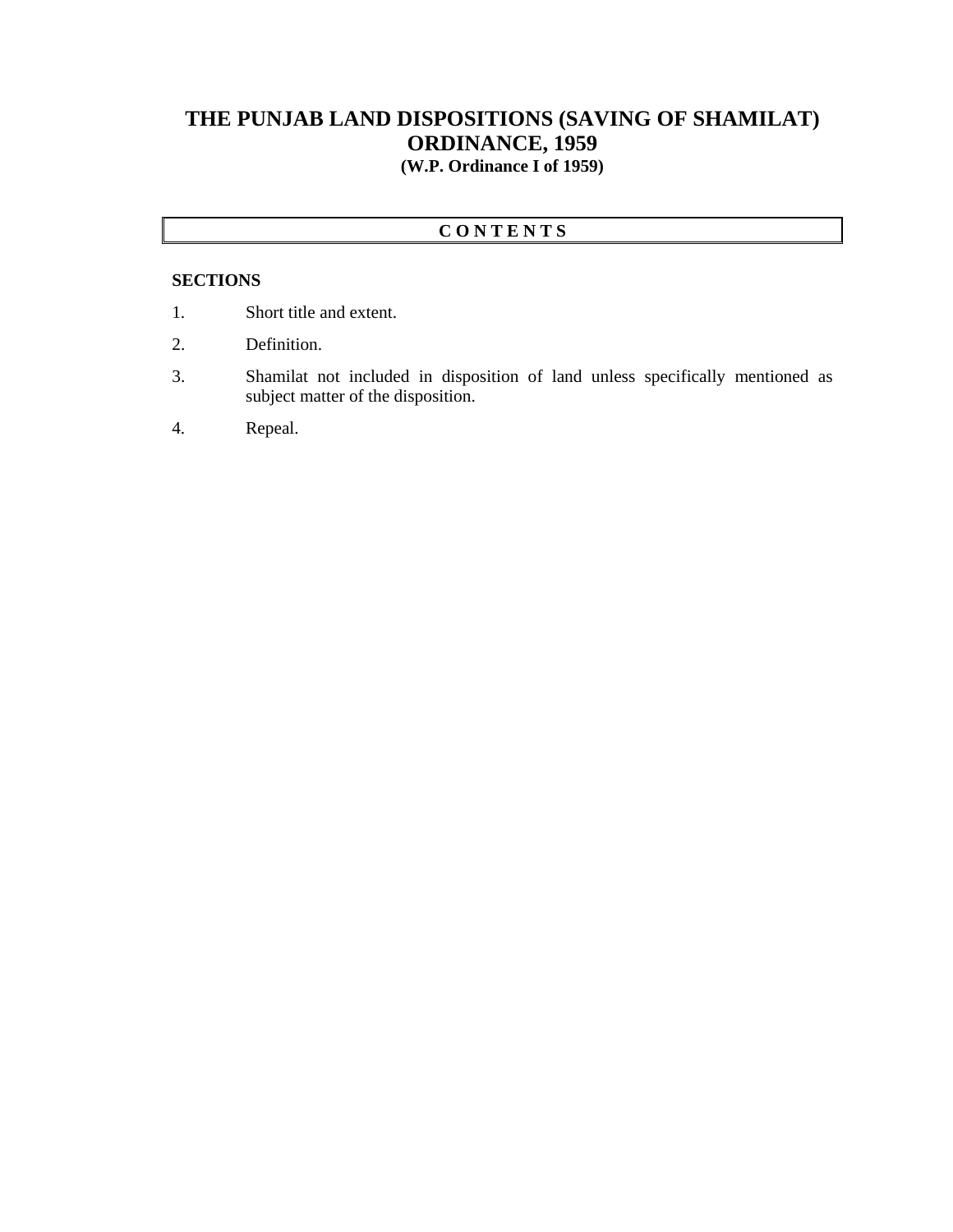## 1 **THE** <sup>2</sup> **[PUNJAB] LAND DISPOSITIONS (SAVING OF SHAMILAT) ORDINANCE, 1959 (W.P. Ordinance I of 1959)**

[27 January 1959]

*An Ordinance to provide for a uniform interpretation of general expressions with regard to*  disposition of "Shamilat" lands in the Province of <sup>3</sup>[the Punjab];

**Preamble.**— WHEREAS it is expedient to provide for a uniform interpretation of general expressions with regard to disposition of "Shamilat" lands in the Province of the  $\frac{4}{ }$ [the Punjab].

 NOW, THEREFORE, in pursuance of the Presidential Proclamation of the seventh day of October, 1958, and in exercise of all powers enabling him in that behalf, the Governor of West Pakistan is pleased to make and promulgate the following Ordinance:-

**1.** Short title and extent.— (1) This Ordinance may be called  $\frac{5}{2}$  [the Punjab] Land Dispositions (Saving of Shamilat) Ordinance, 1959.

 $\frac{6}{2}$ [(2)  $[(2)$  It extends to the whole of the Province of <sup>7</sup>[the Punjab] except the Tribal Areas].

 **2. Definition.—** In this Ordinance, unless there is anything repugnant in the subject or context, the expression "Shamilat" means land described as such in the Record of Rights, and the land so described, shall be deemed to be Shamilat, notwithstanding that the whole or a part of it is in the possession of one or more of the proprietors in the estate, or of any other person.

 **3. Shamilat not included in disposition of land unless specifically mentioned as subject matter of the disposition.—** (1) Notwithstanding any law, usage or custom to the contrary, in any disposition of land, whether testamentary or otherwise, effected by the maker by means of a writing or orally and whether made before or after the commencement of this Ordinance, words or phrases of a general nature, purporting to convey rights or interests incidental, contingent, or collateral, to that land, shall not be so construed as to include therein the Shamilat or any portion thereof appurtenant to such land, unless such Shamilat or a portion thereof has been specifically mentioned as the subject matter of the disposition.

 (2) This section shall not affect any decision of a competent court or authority given before the commencement of this Ordinance:-

- (*a*) if it is not open to review, appeal or revision, or
- (*b*) if it is so open, no such proceedings have been taken, and the decision has consequently become conclusive between the parties.

**4.** Repeal. The Punjab Land Dispositions (Saving of Shamilat) Act, 1951<sup>8</sup>, is hereby repealed.

\_\_\_\_\_\_\_\_\_\_\_\_\_\_\_\_\_